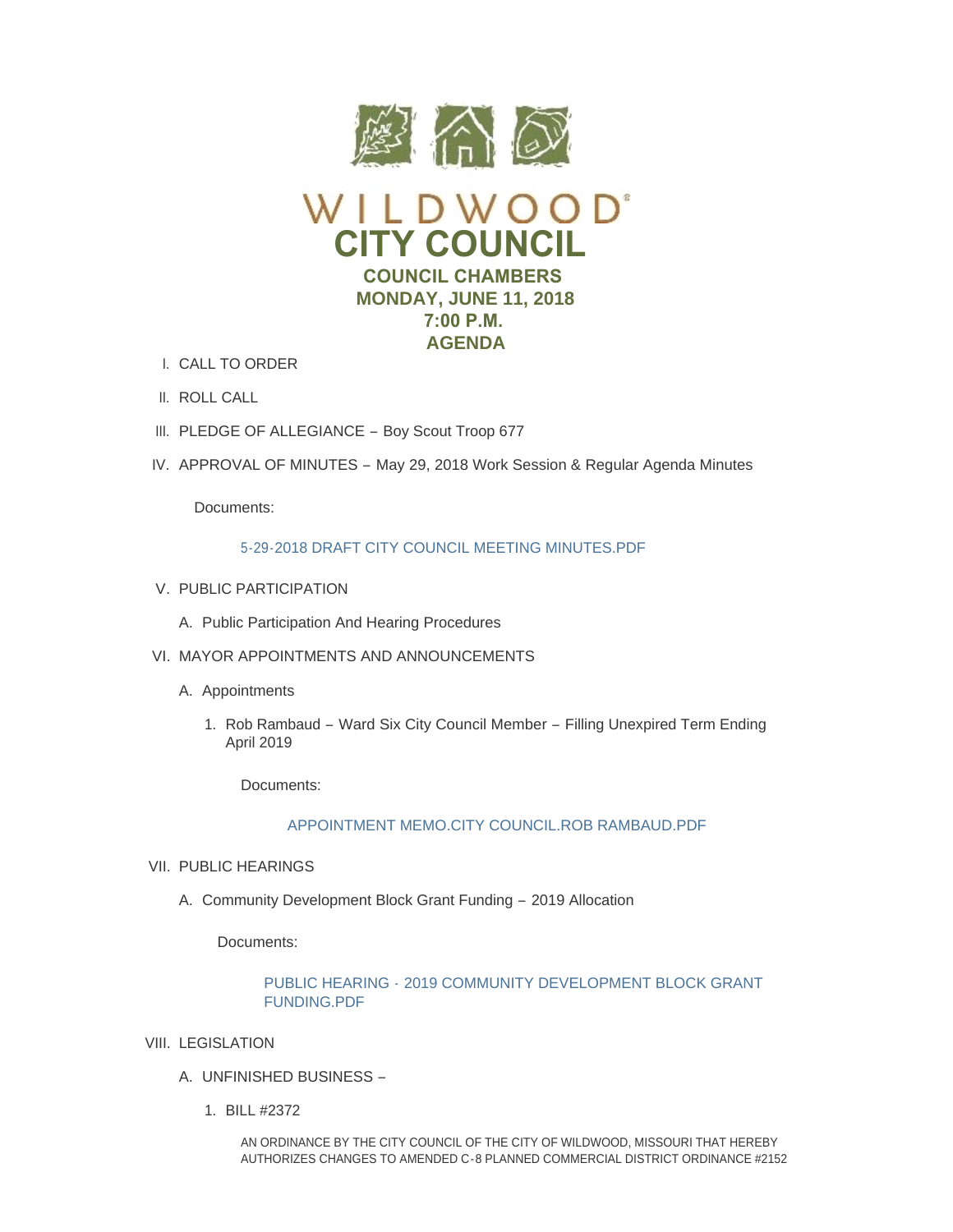TO ACCOMMODATE THE REUSE OF AN EXISTING BUILDING SITUATED ON THIS SITE, AND BEING LOCATED IN THE TOWN CENTER AREA, FOR A COFFEE SHOP, LOUNGE/BAR, EVENT SPACE, AND A SHARED-USE OFFICE CONCEPT, IN ASSOCIATION WITH GENERAL AND PROFESSIONAL TYPES, UNDER A SET OF SPECIFIC CONDITIONS THAT ARE CONSISTENT WITH THE LETTER OF RECOMMENDATION APPROVED BY THE PLANNING AND ZONING COMMISSION ON APRIL 16, 2018 AND, THEREAFTER, FORWARDED TO CITY COUNCIL FOR ITS REVIEW AND CONSIDERATION - St. Louis County' s P.C. 112-89 Cliff Rufkahr. *Recommended by the Department of Planning* (Second Reading) (Ward Eight)

Direct Budgetary Impact: None

Documents:

### [BILL 2372.PDF](https://www.cityofwildwood.com/AgendaCenter/ViewFile/Item/15563?fileID=23363)

BILL #2373 2.

AN ORDINANCE BY THE CITY COUNCIL OF THE CITY OF WILDWOOD, MISSOURI APPROVING THE ADJUSTMENT OF CERTAIN COMMON BOUNDARY LINES BETWEEN TWO (2) EXISTING PARCELS OF GROUND, KNOWN AS *LOT A OF HAYES SUBDIVISION* AND *LOT 2 OF WINDY ACRES* [ST. LOUIS COUNTY LOCATOR NUMBERS: 25X420130 AND 25X420097, RESPECTIVELY]; BOTH BEING LOCATED IN THE NORTHWEST QUARTER OF THE NORTHWEST QUARTER OF SECTION 16, TOWNSHIP 44 NORTH, RANGE 3 EAST, CITY OF WILDWOOD, ST. LOUIS COUNTY, MISSOURI, AND MORE SPECIFICALLY SITUATED ON THE NORTH SIDE OF MELROSE ROAD, WEST OF STATE ROUTE 100, FOR THE PURPOSES OF TRANSFERRING 3.76 ACRES BETWEEN THE TWO (2) PROPERTIES. *Recommended by the Department of Planning* (Second Reading) (Ward – Six) Direct Budgetary Impact: None

Documents:

#### [BILL 2373.PDF](https://www.cityofwildwood.com/AgendaCenter/ViewFile/Item/15564?fileID=23364)

- B. NEW BUSINESS
	- BILL #2374 1.

AN ORDINANCE BY THE CITY COUNCIL OF THE CITY OF WILDWOOD, MISSOURI AUTHORIZING AN AMENDMENT TO AN EXISTING C-8 PLANNED COMMERCIAL DISTRICT TO ALLOW THE AREA OF THIS ZONING DESIGNATION TO BE 3.2 ACRES IN SIZE, IN LIEU OF THE CURRENTLY REQUIRED 3.3 ACRE THRESHOLD, THEREBY BEING CONSISTENT WITH THE RECOMMENDATION OF THE PLANNING AND ZONING COMMISSION IN ITS LETTER UPON THIS MATTER DATED MAY 7, 2018 - P.Z. 14-01 McClain Partners. *Recommended by the Department of Planning and Parks* (First Reading) (Ward – Eight)

Direct Budgetary Impact: None

Documents:

## [BILL 2374.PDF](https://www.cityofwildwood.com/AgendaCenter/ViewFile/Item/15566?fileID=23365)

BILL #2375 2.

AN ORDINANCE AUTHORIZING THE APPROVAL OF A THIRD REPLACEMENT DEPOSIT AGREEMENT, AS CASH IN LIEU OF A LETTER OF CREDIT, WHICH IS MADE PART HEREOF AND ATTACHED HERETO, FOR THE "DEER HAVEN SUBDIVISION;" A THREE (3) LOT RESIDENTIAL SUBDIVISION LOCATED IN THE NORTHWEST QUARTER OF THE SOUTHEAST QUARTER OF SECTION 25, TOWNSHIP 45 NORTH, RANGE 3 EAST OF THE 5TH PRINCIPAL MERIDIAN, CITY OF WILDWOOD, ST. LOUIS COUNTY, MISSOURI, AND MORE SPECIFICALLY SITUATED ON THE EAST SIDE OF SHEPARD ROAD, NORTH OF INDIAN TREE RUN. *Recommended by the Department of Planning* (First Reading) (Ward – Three)

Direct Budgetary Impact: None

Documents:

[BILL 2375.PDF](https://www.cityofwildwood.com/AgendaCenter/ViewFile/Item/15567?fileID=23366)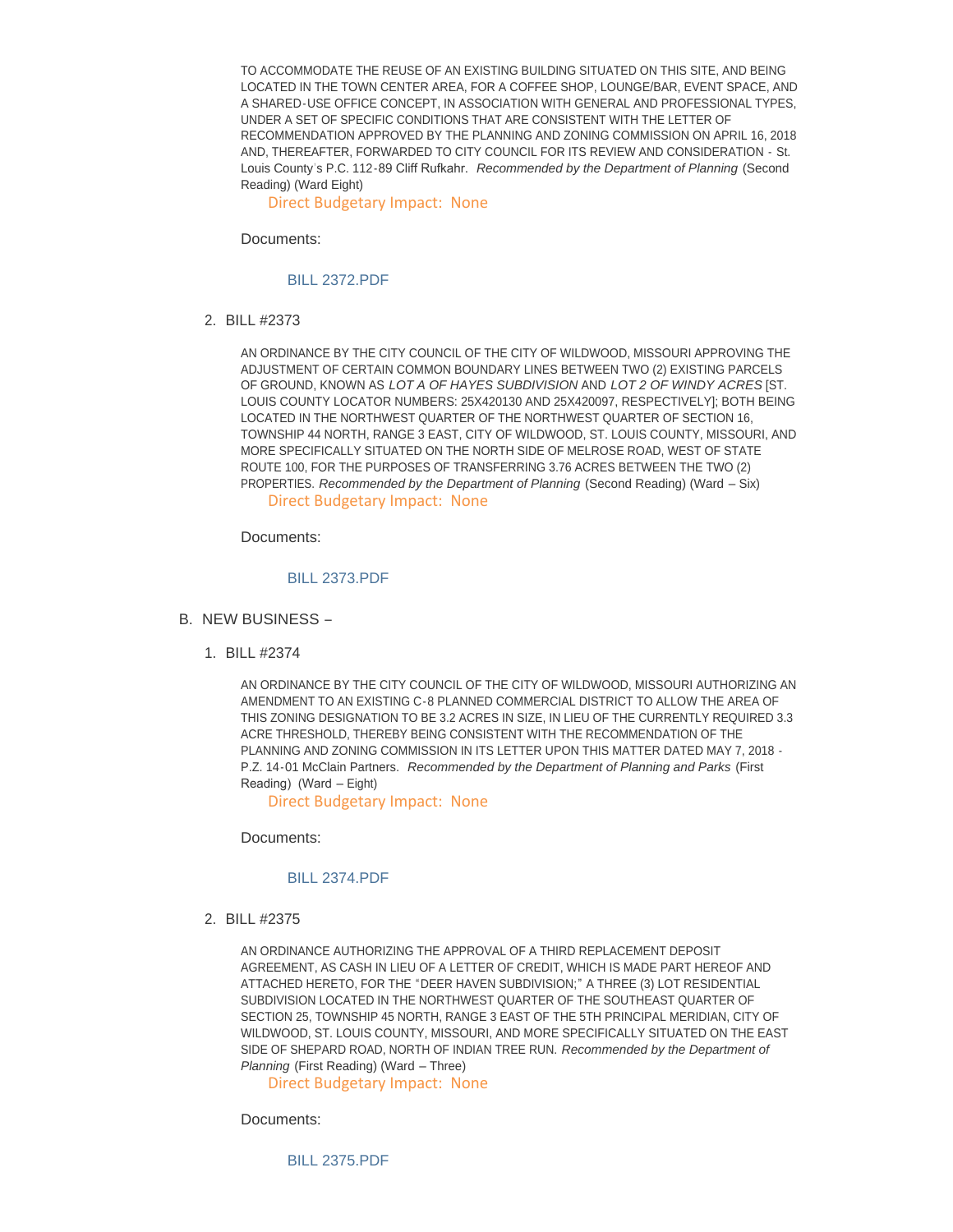## BILL #2376 3.

AN ORDINANCE OF THE CITY OF WILDWOOD, MISSOURI, AMENDING THE SUBPARAGRAPH 16 OF SUBSECTION A OF SECTION 110.210 OF THE CODE OF ORDINANCES OF THE CITY OF WILDWOOD BY DELETING IT IN ITS ENTIRETY AND ENACTING, IN LIEU THEREOF, A NEW SUBPARAGRAPH 16 OF SUBSECTION A OF SECTION 110.210, PERTAINING TO RULES AND PROCEDURES GOVERNING PUBLIC PARTICIPATION. *Recommended by the City Council* (First Reading) (Wards – All) Direct Budgetary Impact: None

Documents:

#### [BILL 2376.PDF](https://www.cityofwildwood.com/AgendaCenter/ViewFile/Item/15568?fileID=23367)

BILL #2377 4.

AN ORDINANCE BY THE CITY COUNCIL OF THE CITY OF WILDWOOD, MISSOURI AUTHORIZING THE MAYOR OF THE CITY OF WILDWOOD, MISSOURI TO EXECUTE A USE AND MAINTENANCE AGREEMENT WITH MICHELLE ROSHELL, OWNER OF 205 CATLIN AVENUE, FOR HER USE OF THE CITY'S RIGHTS-OF-WAY AREAS ASSOCIATED WITH CATLIN AVENUE AND WOOLSEY LANE FOR THE INSTALLATION OF PIPING AND OTHER IMPROVEMENTS IN SUPPORT OF A POTABLE WATER CONNECTION TO A NEIGHBORING PROPERTY'S WELL. *Recommended by the Department of Planning* (First Reading) (Ward – Six) Direct Budgetary Impact: None

Documents:

# [BILL 2377.PDF](https://www.cityofwildwood.com/AgendaCenter/ViewFile/Item/15569?fileID=23368)

- IX. RESOLUTIONS
	- A. RESOLUTION 2018-20

A RESOLUTION BY THE CITY COUNCIL OF THE CITY OF WILDWOOD, MISSOURI AUTHORIZING THE MAYOR OF THE CITY OF WILDWOOD, MISSOURI TO ENTER INTO A CONTRACT WITH *Feature Group USA, L.L.C.*, WHICH WILL DEVELOP AND MAINTAIN A NEW SMARTPHONE APPLICATION FOR iOS AND ANDROID PROGRAMS HIGHLIGHTING THE CITY'S PARK AND RECREATION EFFORTS, PROGRAMS, AND FACILITIES. *Recommended by the Department of Planning and Parks.* (Wards – All) Direct Budgetary Impact: \$13,500 for development and implementation and \$400 per year for maintenance

Documents:

## [RESOLUTION 2018-20.PDF](https://www.cityofwildwood.com/AgendaCenter/ViewFile/Item/15571?fileID=23369)

- X. MISCELLANEOUS
	- A. Receive And File:
		- 1. P.Z. 6-18 City Of Wildwood Planning And Zoning Commission C/O Department Of Planning, 16860 Main Street, Wildwood, Missouri, 63040

A review and action of **P.Z. 5-13 AT&T Mobility, c/o Dolan Realty Advisors L.L.C., Mike Douchant, 144 West Lockwood Avenue, Suite 200, Webster Groves, Missouri, 63119,** which, if granted, would terminate the Conditional Use Permit (CUP) that was authorized on this 236.7 acre tract of land, of which two thousand five hundred (2,500) square feet of this total lot's area is permitted to be utilized for a one hundred twenty-five (125) foot telecommunications tower and related equipment shelter area; NU Non-Urban Residence District, with a Conditional Use Permit (CUP); generally located at the terminus of Wild Horse Valley Road and south of the Missouri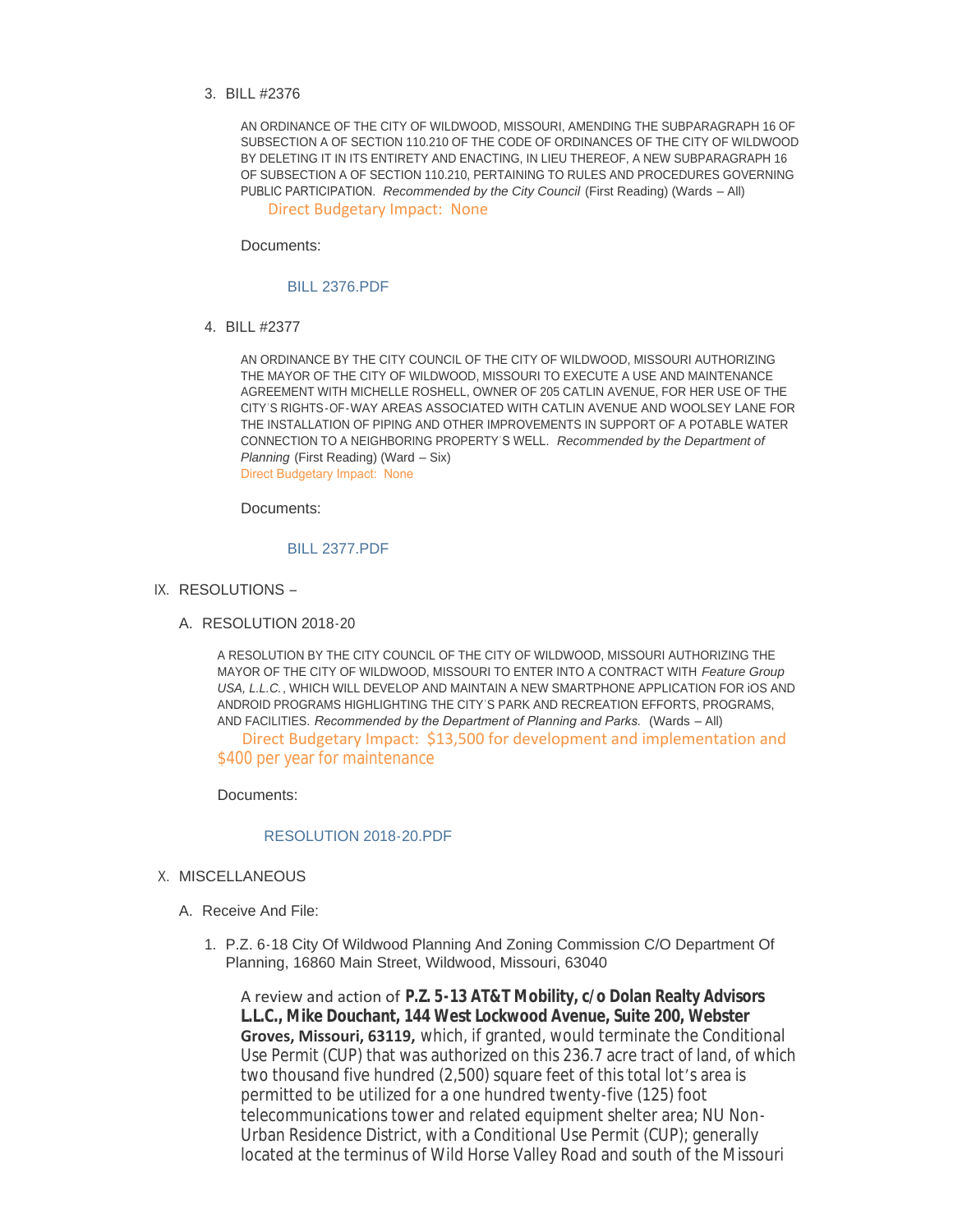River (Locator Number: 19Y220066/Street Address: 25 Centaur Road/Owner: Missouri Province Educational Institute). This review, relative to the termination of this existing permit, is required given it contained certain performance standards for submittals, which have not been met, along with the petitioner notifying the City of Wildwood, at the time of the required three (3) year renewal established within it, that it does not intend or wish to renew the Conditional Use Permit (CUP), given it no longer has an interest in the property. **(Ward One)**

located at the terminus of Wild Horse Valley Road and south of the Missouri

Documents:

## [RECEIVE AND FILE PZ 6-18.PDF](https://www.cityofwildwood.com/AgendaCenter/ViewFile/Item/15574?fileID=23370)

2. A Request For Conditional Use Permits (CUP) From Missouri American Water (MOAW) To Allow The Placement Of Data Collection Units (DCU) Upon New And Existing Poles To Be Located Within Rights-Of-Way Throughout The City Of Wildwood In Order To Facilitate The Collection Of Water Meter Usage. The Data Collection Units (DCU) Are Proposed At The Following Locations:

**1. P.Z. 25-16 MOAW DCU 120** Unit to be placed upon the existing emergency alert siren pole located within the eastern right-of- way of Ossenfort Road (generally located adjacent to 2400 Ossenfort Road/Locator Number: 23Y44016); at the following latitude and longitude: LAT 38.590311/LONG - 90.72182. **(Ward One)**

## **2. P.Z. 26-16 MOAW DCU AAKD**

Unit to be placed upon a new pole located within the western right-of-way of Strecker Road (generally located adjacent to 256 Timber Meadow Drive/Locator Number: 22U230094); at the following latitude and longitude: LAT 38.600386/LONG -90.610441. **(Ward Four)**

#### **3. P.Z. 27-16 MOAW DCU ABGJ**

Unit to be placed upon a new pole located within the northern right-of-way of Strecker Road (generally located adjacent to 165 Strecker Road/Locator Number: 22U33031); at the following latitude and longitude: LAT 38.597546/LONG -90.604606. **(Ward Two)**

#### **4. P.Z. 28-16 MOAW DCU AAPR**

Unit to be placed upon a new pole located within the western right-of-way of Green Pines Drive (generally located adjacent to 16543 Green Pines Drive/ Locator Number: 23V640855); at the following latitude and longitude: LAT 38.590454/LONG -90.625718. **(Ward Four)**

### **5. P.Z. 29-16 MOAW DCU AAVV**

Unit to be placed upon a new pole located within the western right-of-way of St. Paul Road (generally located adjacent to 700 Arbor Chase Drive/ Locator Number: 24T220186); at the following latitude and longitude: LAT 38.569752/LONG -90.580899. **(Ward Six)**

#### **6. P.Z. 30-16 MOAW DCU Cherry Hills Tank**

Unit to be placed upon a new pole located on property owned by Missouri American Water Company (Street Address: 517 Audubon Village Spur/Locator Number: 25V630199); at the following latitude and longitude: LAT 38.564881/LONG -90.627222. **(Ward Eight)**

### **7. P.Z. 32-16 MOAW DCU ABGW**

Unit to be placed upon a new pole located within the eastern right-of-way of Woodlands Road (generally located adjacent to 3018 Woodlands Road/ Locator Number: 24X310104); at the following latitude and longitude: LAT 38.568587/LONG -90.681172. **(Ward One)**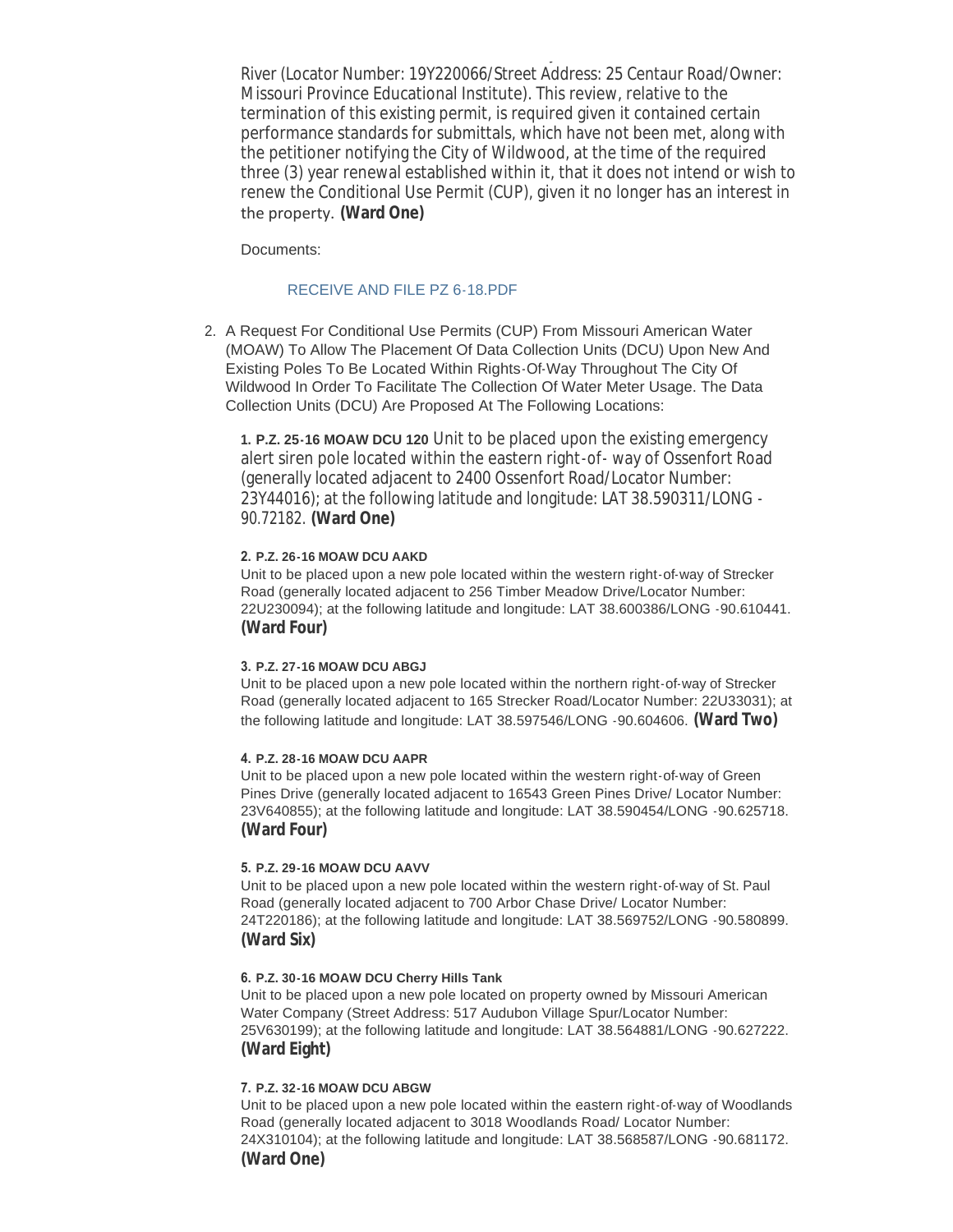### **8. P.Z. 34-16 MOAW DCU ABGS**

Unit to be placed upon a new pole located within the eastern right-of-way of DeHart Farms Road (generally located adjacent to 2312 Dehart Farm Road/ Locator Number: 23Y520105); at the following latitude and longitude: LAT 38.588474/LONG -90.710842. **(Ward One)**

### **9. P.Z. 35-16 MOAW DCU ABDU**

Unit to be placed upon a new pole located within the western right-of-way of Sheffield Forest Drive (generally located adjacent to 1033 Sheffield Forest Drive/ Locator Number: 25T210090); at the following latitude and longitude: LAT 38.555334/LONG -90.584592. **(Ward Six)**

## **10. P.Z. 36-16 MOAW DCU AAVQ**

Unit to be placed upon a new pole located within the southern right-of-way of Fullerton Meadows Drive (generally located adjacent to 16415 Village Plaza View Drive/Locator Number: 23U140657); at the following latitude and longitude: LAT 38.584817/LONG - 90.618464. **(Ward Four)**

## **11. P.Z. 37-16 MOAW DCU AASJ**

Unit to be placed upon a new pole located within the northern right-of-way of Radcliffe Place Drive (generally located adjacent to 17315 Radcliffe Place/ Locator Number: 26V210077); at the following latitude and longitude: LAT 38.540987/LONG -90.640682. **(Ward Six)** 

## **12. P.Z. 38-16 MOAW DCU AASH**

Unit to be placed upon a new pole located within the eastern right-of-way of Shepard Road (generally located adjacent to 18070 Deer Haven Drive/ Locator Number: 21V330208); at the following latitude and longitude: LAT 38.612047 /LONG -90.631173. **(Ward Three)**

### **13. P.Z. 39-16 MOAW DCU AAQP**

Unit to be placed upon a new pole located within the northern right-of-way of Orrville Road (generally located adjacent to 17245 Orrville Road); at the following latitude and longitude: LAT 38.631569/LONG -90.636743. **(Ward Two)**

**14. P.Z. 41-16 MOAW DCU AAHX** Unit to be placed upon a new pole located within the western right-of-way of Cougar Trails Avenue (generally located adjacent to 2725 Christy Avenue/ Locator Number: 24W610045); at the following latitude and longitude: LAT 38.574991/LONG -90.654885. **(Ward One) 15. P.Z. 42-16 MOAW DCU ABIB**

Unit to be placed upon a new pole located within the eastern right-of-way of Indian Tree Run (generally located adjacent to 2438 Indian Tree Run/ Locator Number: 21V340052); at the following latitude and longitude: LAT 38.611969/LONG -90.625953. **(Ward Three)** 

Documents:

# [RECEIVE AND FILE PZ DATA COLLECTION UNITS MISSOURI](https://www.cityofwildwood.com/AgendaCenter/ViewFile/Item/15575?fileID=23371)  AMERICAN WATER.PDF

3. Recommendations Regarding The Submittals Of Ten (10) Site Development Plans For P.Z. 15 Through 24-16 Missouri American Water Company (MOAW) Data Collection Units (DCU), For The Data Collection Units (DCU) To Be Placed On Ten (10) Existing Emergency Alert Siren Poles Within Rights-Of-Way Throughout The City Of Wildwood In Order To Facilitate The Collection Of Water Meter Usage.

This requested change would thereby remove the existing requirement that the associated equipment box and all wiring/cabling be painted to match the color of the host pole to minimize its visual impact. The Site Development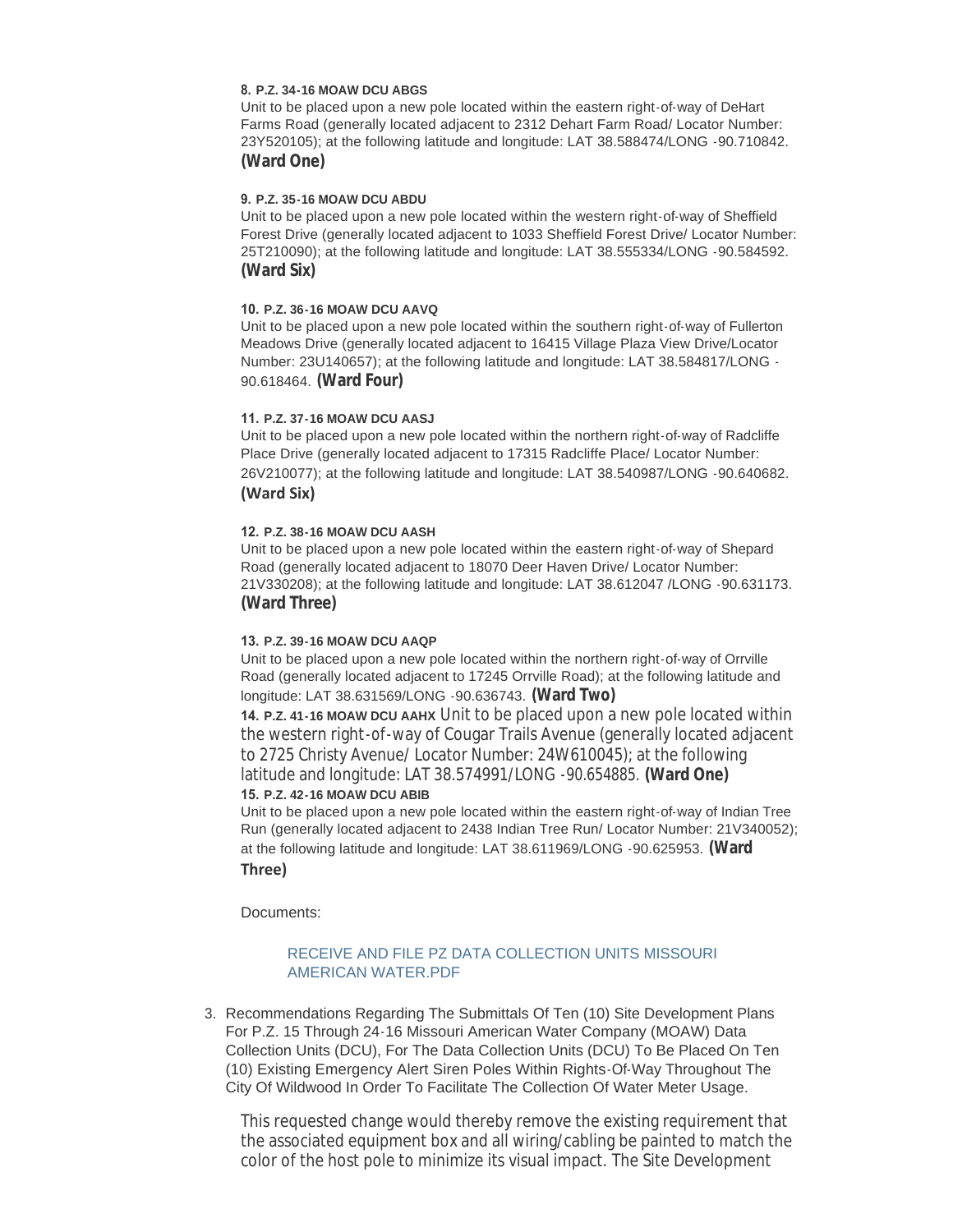color of the host pole to minimize its visual impact. The Site Development Plans for these Data Collection Units (DCU) upon existing emergency alert siren poles are authorized at the following locations:

Documents:

# [RECEIVE AND FILE PZ 15 THROUGH 24-16 MISSOURI AMERICAN](https://www.cityofwildwood.com/AgendaCenter/ViewFile/Item/15580?fileID=23374)  WATER.PDF

- 1. P.Z. 15-16 MOAW DCU 43 Unit To Be Placed Upon The Existing Emergency Alert Siren Pole Located Within The Northern Right-Of-Way Of Ridge Road (Generally Located Adjacent To 1120 Ridge Road); At The Following Latitude And Longitude: LAT 38.557795/LONG -90.600937 (Ward Six)
- 2. P.Z. 16-16 MOAW DCU 57 Unit To Be Placed Upon The Existing Emergency Alert Siren Pole Located Within The Southern Right-Of-Way Of Alt Road, At State Route 109 (Generally Located Adjacent To 4000 Alt Road); At The Following Latitude And Longitude: LAT 38.541/LONG -90.63235 (Ward Six)
- 3. P.Z. 17-16 MOAW DCU 58 Unit To Be Placed Upon The Existing Emergency Alert Siren Pole Located Within The Western Right-Of-Way Of Village Hills Parkway (Generally Located Adjacent To 16505 Willow Glen Drive); At The Following Latitude And Longitude: LAT 38.568697/LONG -90.627732 (Ward Eight)
- 4. P.Z. 18-16 MOAW DCU 64 Unit To Be Placed Upon The Existing Emergency Alert Siren Pole Located Within The Eastern Right-Of-Way Of Ossenfort Road (Generally Located Adjacent To 19159 Melrose Road); At The Following Latitude And Longitude: LAT 38.574013/LONG -90.720703 (Ward Six)
- 5. P.Z. 19-16 MOAW DCU 103 Unit To Be Placed Upon The Existing Emergency Alert Siren Pole Located Within The Western Right-Of-Way Of Valley Road (Generally Located Adjacent To 2611 Chatham Place Court); At The Following Latitude And Longitude: LAT 38.610852/LONG -90.597849 (Ward Two)
- 6. P.Z. 20-16 MOAW DCU 110 Unit To Be Placed Upon The Existing Emergency Alert Siren Pole Located Within The Western Right-Of-Way Of Shepard Road (Generally Located Adjacent To 1339 Shepard Road); At The Following Latitude And Longitude: LAT 38.622574/LONG -90.632279 (Ward Three)
- 7. P.Z. 21-16 MOAW DCU 111 Unit To Be Placed Upon The Existing Emergency Alert Siren Pole Located Within The Eastern Right-Of-Way Of Wildhorse Parkway Drive (Generally Located Adjacent To 17699 Wildridge Drive); At The Following Latitude And Longitude: LAT 38.641849/LONG -90.632613 (Ward Two)
- 8. P.Z. 22-16 MOAW DCU 118 Unit To Be Placed Upon The Existing Emergency Alert Siren Pole Located Within The Northern Right-Of-Way Of Manchester Road (Generally Located Adjacent To 17367 Manchester Road); At The Following Latitude And Longitude: LAT 38.580517/LONG -90.65506 (Ward One)
- 9. P.Z. 23-16 MOAW DCU 123 Unit To Be Placed Upon The Existing Emergency Alert Siren Pole Located Within The Western Right-Of-Way Of Wild Horse Creek Road, At State Route 100 (Generally Located Adjacent To 2300 Wild Horse Creek Road); At The Following Latitude And Longitude: LAT 38.583961/LONG - 90.683589 (Ward One)
- 10. P.Z. 24-16 MOAW DCU 114 Unit To Be Placed Upon The Existing Emergency Alert Siren Pole Located Within The Southern Right-Of-Way Of Wild Horse Creek Road (Generally Located Adjacent To 18440 Wild Horse Creek Road); At The Following Latitude And Longitude: LAT 38.642967/LONG -90.673854 (Ward One)
- 4. The Withdrawal Of The Request From Bonnie Brown, Dated September 11, 2017,